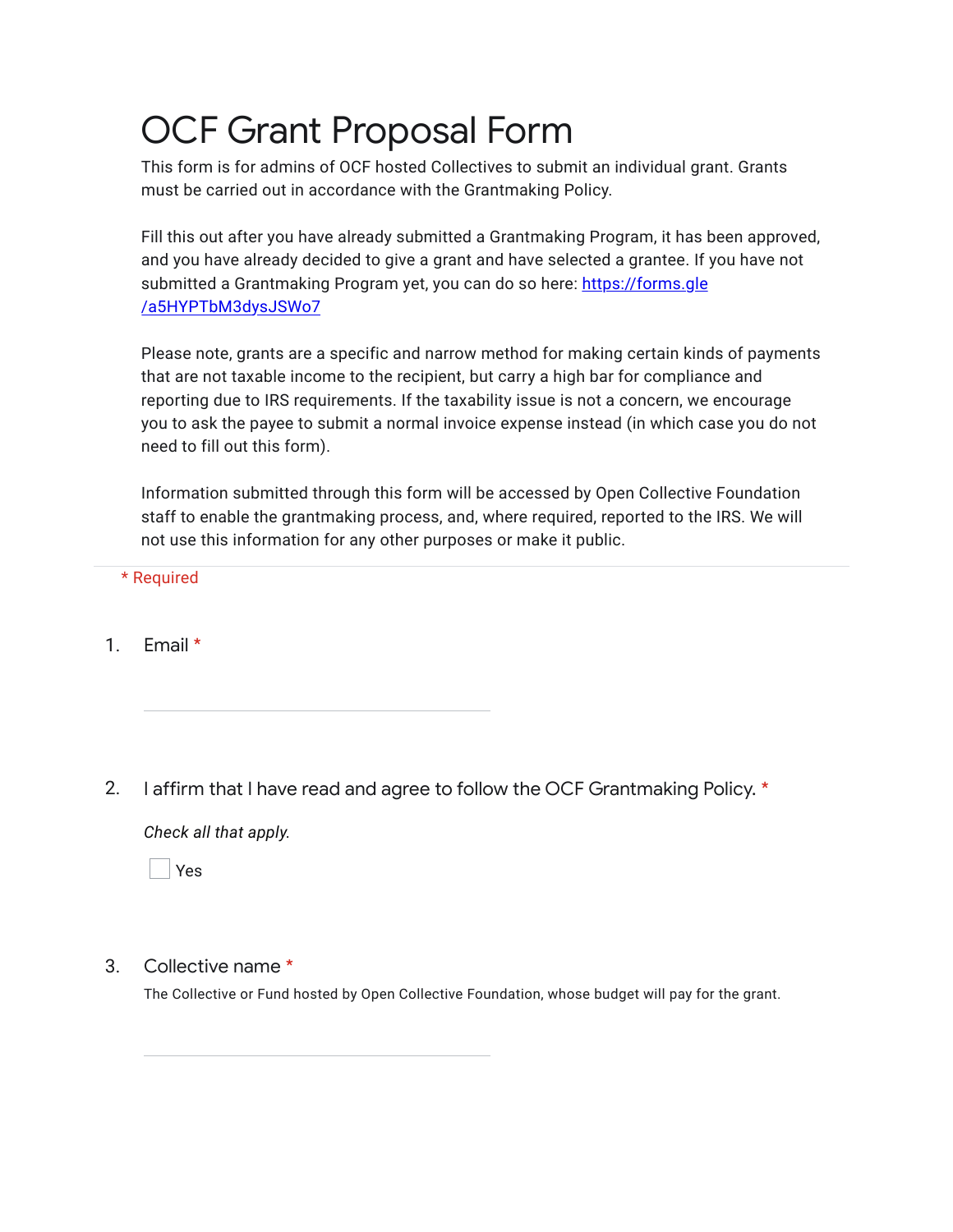4. Collective signer legal name \*

Who should we send the Grant Agreement to on your team? Must be an Collective Admin.

#### 5. Collective signer email \*

The Collective signer's email address, to which we will send the Grant Agreement for e-signature.

# About the grant



### 6. Name of Grant Program \*

What is the name of the approved Grant Program associated with this grant?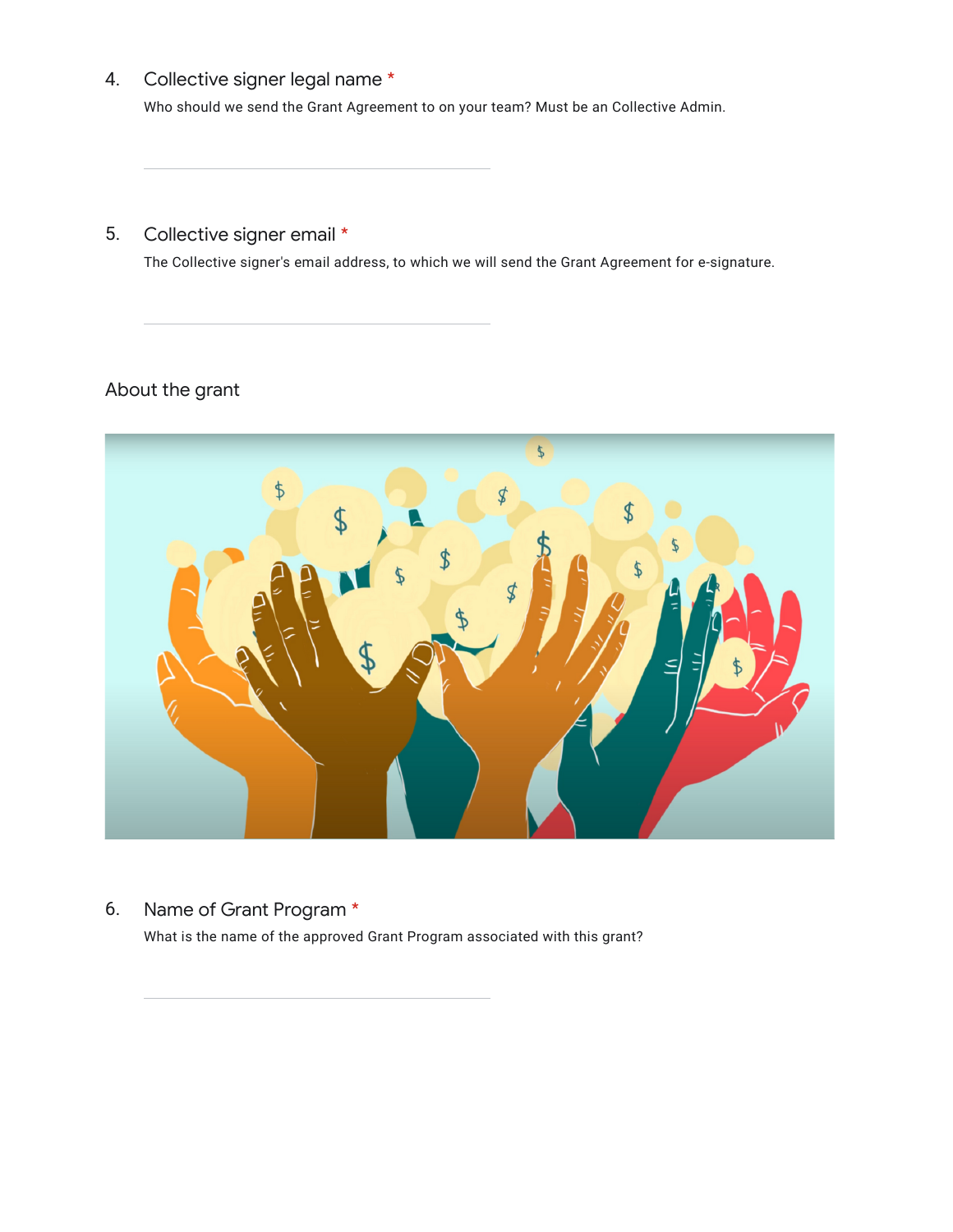#### 7. Grantmaking Program category \*

You already told us, but remind the form so it asks the right follow-up questions.

*Mark only one oval.*

Hardship: A payment to an individual as a result of a disaster or emergency hardship. Hardship grants may be made to ensure victims have basic necessities, such as food, clothing, housing, transportation, or other necessities. *Skip to question 23*

Study: A scholarship or fellowship grant for candidates for a degree at an eligible educational institution. *Skip to question 25*

Award: A cash prize or award recognizing an individual's past accomplishment in a particular field. *Skip to question 27*

8. Is the Grant Program "single-expense" or "multi-expense" \*

Again, you already told us, but remind the form so it asks the right follow-up questions.

*Mark only one oval.*

Single-expense: grant funds will be withdrawn by the grantee in a single expense

Multi-expense: grant funds will be withdrawn by the grantee for multiple expenses

### Grant Projects

Grants must be associated with a Project on Open Collective, so its budget can be tracked.

If your Grantmaking Program is made up only of single-expense grants, you can make multiple grants under a single Project on the platform. If grants will be associated with multiple expenses, each will need their own Project.

To create a Project, scroll to the Projects section of your page and click "new project". You may need to first enable Projects in your profile page settings if they have been switched off.

9. Link to Grant Project \*

What Project is this grant associated with?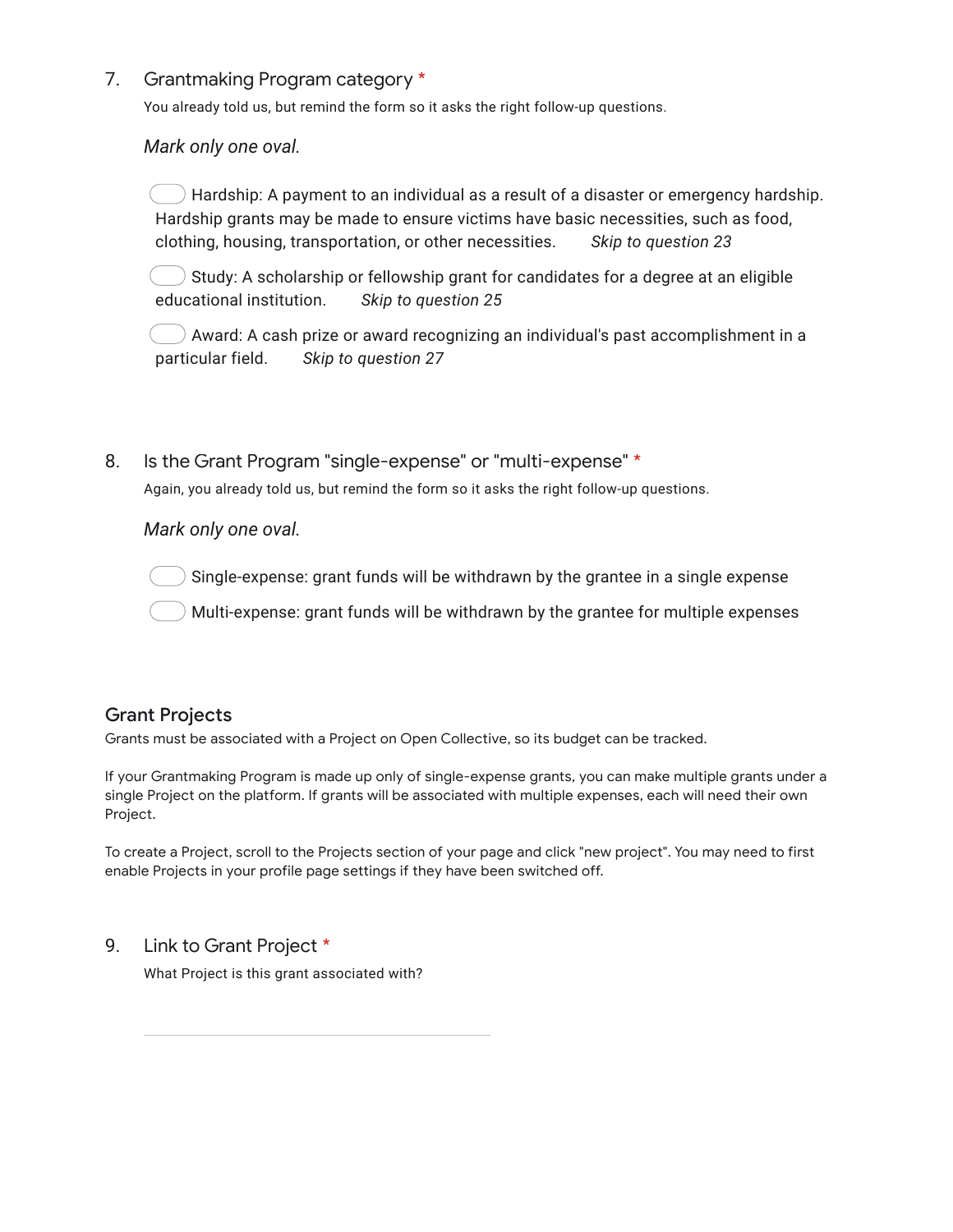#### 10. Grant Title \*

Please make this the same as the name of the associated Expense (for single-expense grants) or Project (for multi-expense grants).

11. Grant Amount \*

### About the grantee

Grant recipients can only be individuals, not groups or incorporated entities.

The Collective Admin is expected to gather this information to minimize the burden on the grantee, and so that Collectives are enabled to interact with grantees and collect information about them in ways best suited to their grant program and their unique communities (e.g. in person, phone, email, an application process, etc).

# 12. Grantee Legal Name \*

We need their real legal name for IRS reporting and our internal records. If they have privacy or identity concerns in relation to using their legal name publicly, specify a preferred name below.

#### 13. Grantee preferred name

If different from above. As it is being processed through a transparent platform, this grant, and its associated Project and Expenses, will be public. If the grantee has specific concerns about their privacy or identity and does not wish to associate their legal name with this grant publicly, they may specify a preferred name here. This alternative name should match the name used on their Open Collective profile, in Update narratives, and when referring to them and the grant in public contexts.

#### 14. Link to grantee's Open Collective profile

If the grantee has already registered on Open Collective, specify their profile here. If you intend to invite them to submit their first grant expense and they are not yet registered, leave this blank.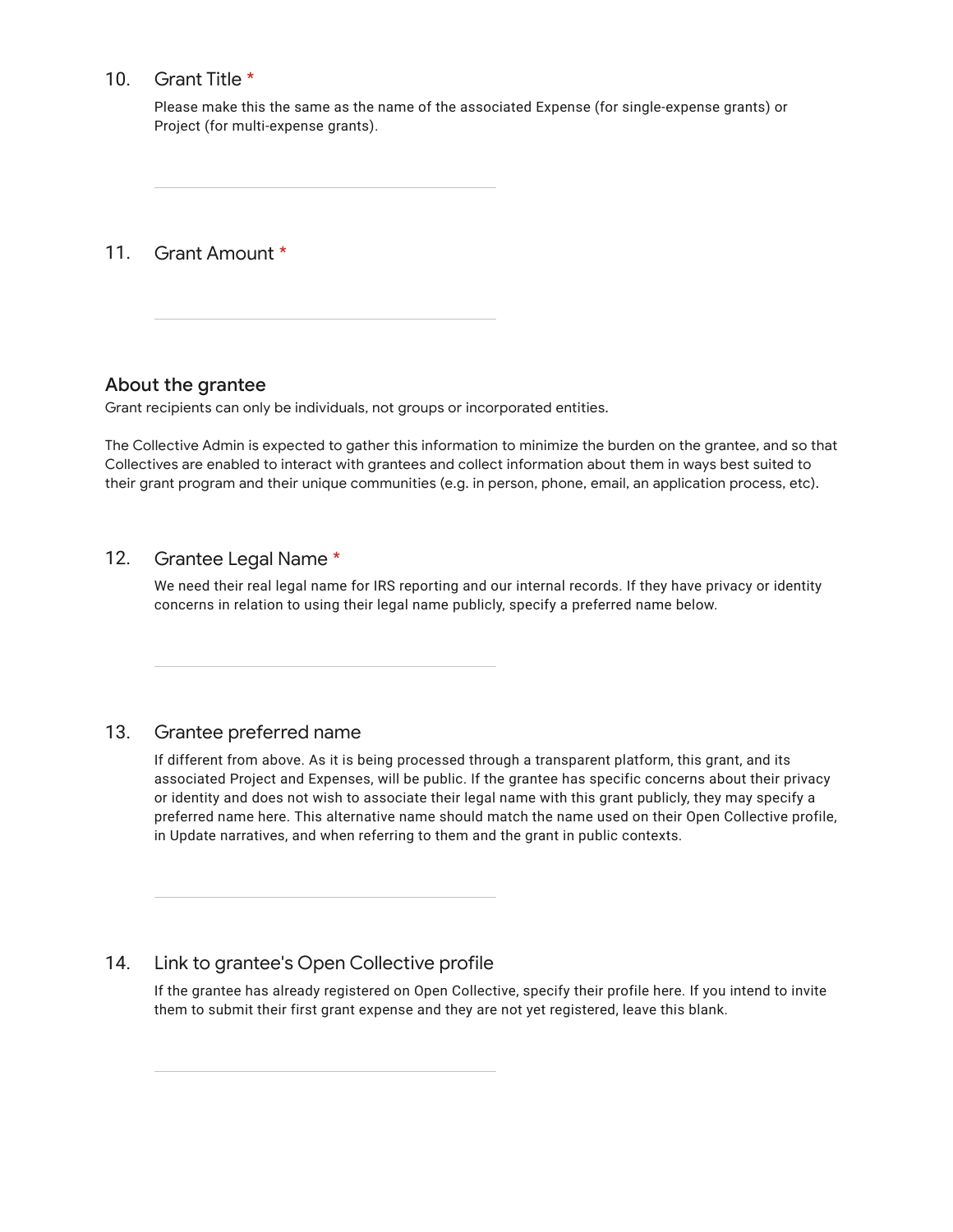- 15. Grantee email \*
- 16. Grantee phone number \*
- 17. Grantee address \*
- 18. What criteria were used to select this specific grantee? \*

Why was this person specifically selected, considering that others may also meet the eligibility requirements? What specific characteristics, experiences, or qualifications does this individual have in relation to the criteria?



19. The grantee consents that their name and address, and required information about the grant, will be submitted to the IRS by OCF. \*

As a 501(c)(3), OCF is obligated to report details of all grants. OCF will handle all IRS reporting —Collective Admins and grantees do not need to submit anything to the IRS directly.

*Check all that apply.*

Yes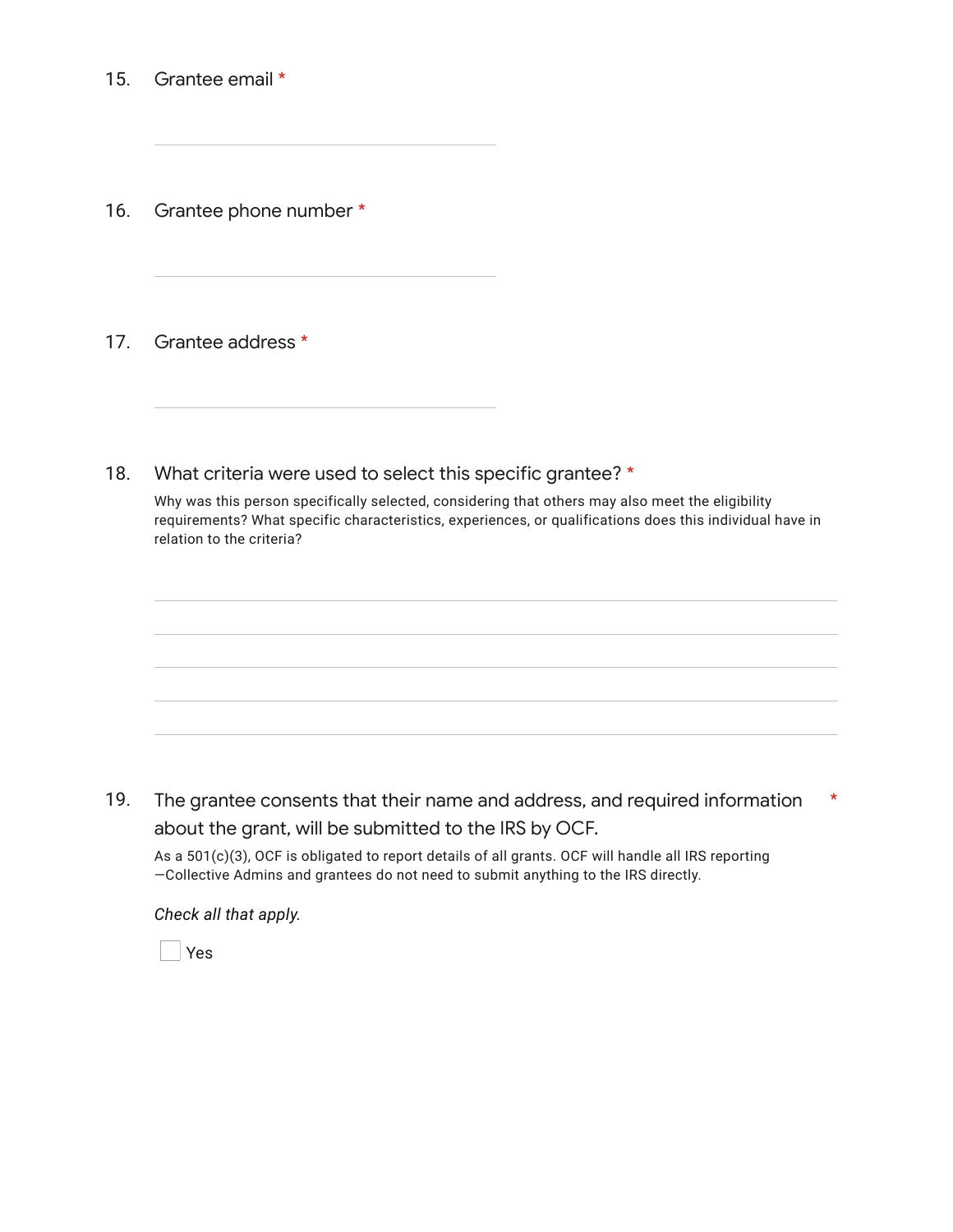#### 20. I confirm that the grantee is not a disqualified person in relation to Open

### Collective Foundation or the grantmaking Collective.

Disqualified persons include staff, directors, volunteers, or substantial funders of OCF, and family members and business partners of such persons, and all Collective volunteers, contributors (donors), employees, contractors, and their family members.

| Check all that apply. |  |  |  |  |
|-----------------------|--|--|--|--|
|-----------------------|--|--|--|--|



21. I and the grantee understand the Grant Agreement requirement \*

Before distributing grant funds, both the grantee and the Collective Admin will be asked to sign a Grant Agreement based on the details submitted on this form and OCF's standard grant terms. OCF will reach out with this Grant Agreement once this grant proposal is approved.

*Check all that apply.*

Yes

22. I affirm that I will allocate all funds for this grant to the associated Project, and \*all Expenses will be submitted to that Project as a Grant Expense.

*Check all that apply.*

Yes

Hardship grant

For the purposes of tax-free hardship grants, IRS regulations define a person in need as one "who lacks the necessities of life, involving physical, mental, or emotional wellbeing, as a result of poverty or temporary distress." Examples include a person who is financially impoverished as a result of low income and lack of financial resources, a person who temporarily lacks food or shelter and the means to provide for it, a victim of a natural disaster or civil disaster, and a person who is temporarily not self-sufficient as a result of a sudden and severe personal or family crisis, such as a crime of violence."

\*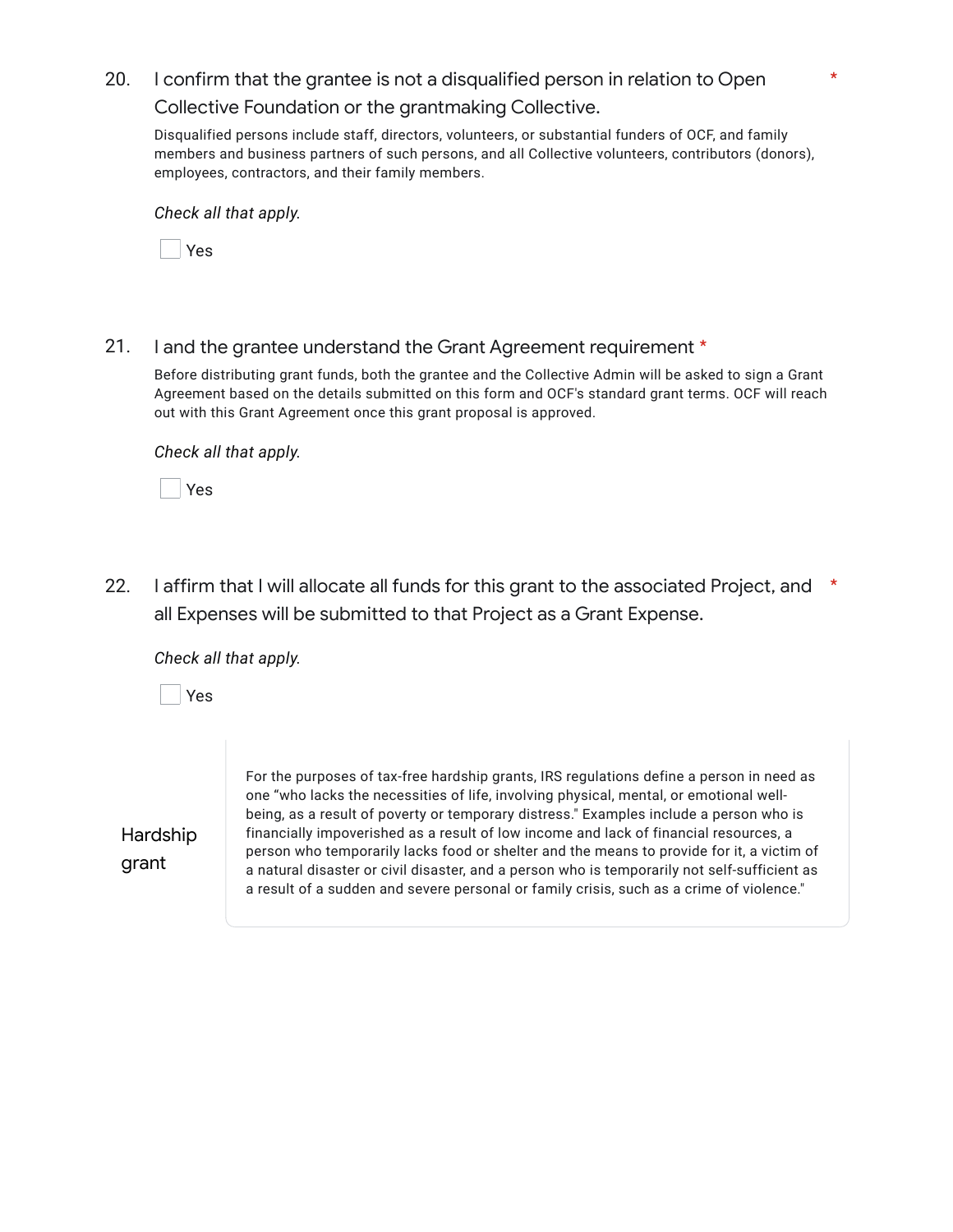23. In what way does the grantee meet this definition of a person in need? \*



### Next steps

Once this Grant Proposal has been approved by OCF, you and the recipient will receive a request to sign a Grant Agreement confirming the above information and the general terms under which OCF makes grants. Once all parties have signed this Grant Agreement, grant funds may be disbursed, via submitting expenses to the Grant Project budget.

Study grant

Study grants may only be given if the grantee is a candidate for a degree at an eligible educational institution. The degree program must give credit toward a bachelor's or higher degree, and the educational institution must be one whose primary function is the presentation of formal instruction, and must be accredited. Study grants may only be used for tuition or specifically required course-related expenses such as books or supplies. Grant funds may not be spent on room and board, travel, research, clerical help, or equipment and other expenses that aren't required for everyone enrolled in the course.

25. Which educational institution is the grantee attending? \*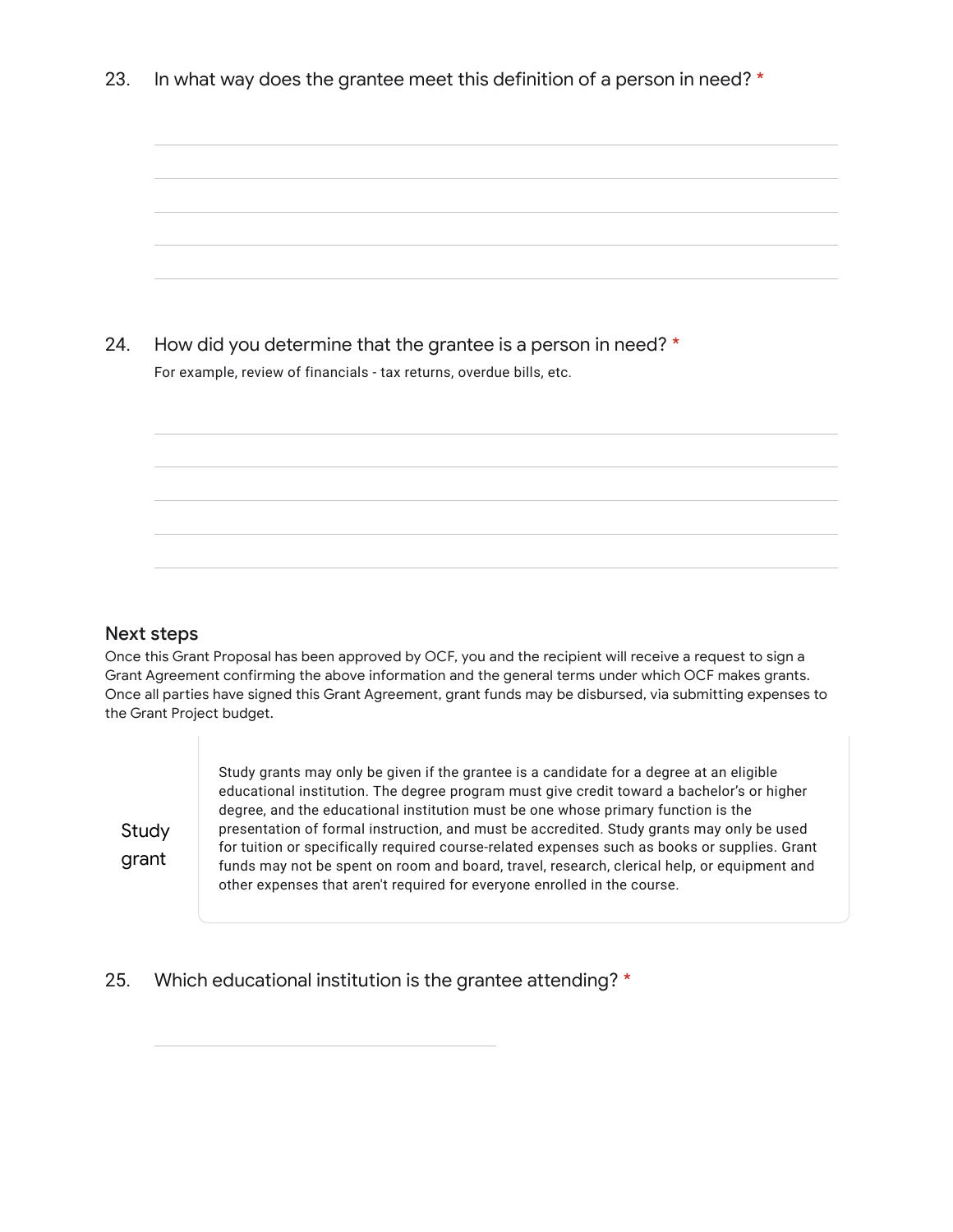26. What degree will this grant support the grantee to pursue? \*

### Next steps

Once this Grant Proposal has been approved by OCF, you and the recipient will receive a request to sign a Grant Agreement confirming the above information and the general terms under which OCF makes grants. Once all parties have signed this Grant Agreement, grant funds may be disbursed, via submitting expenses to the Grant Project budget.

| Award | The IRS has certain requirements for an award grant to be tax-free. These questions help<br>ensure those requirements can be met. |
|-------|-----------------------------------------------------------------------------------------------------------------------------------|
| arant |                                                                                                                                   |

27. Will this award be made primarily in recognition of past achievements of the grantee in religious, charitable, scientific, educational, artistic, literary, or civic fields? \*

*Check all that apply.*

Yes

28. Was the grantee selected without any action on their part to enter the contest  $\;\;^{\ast}$ or proceedings?

*Check all that apply.*

Yes

29. Will the grantee be required to render substantial future services as a condition \*to receiving the award?

*Check all that apply.*

No